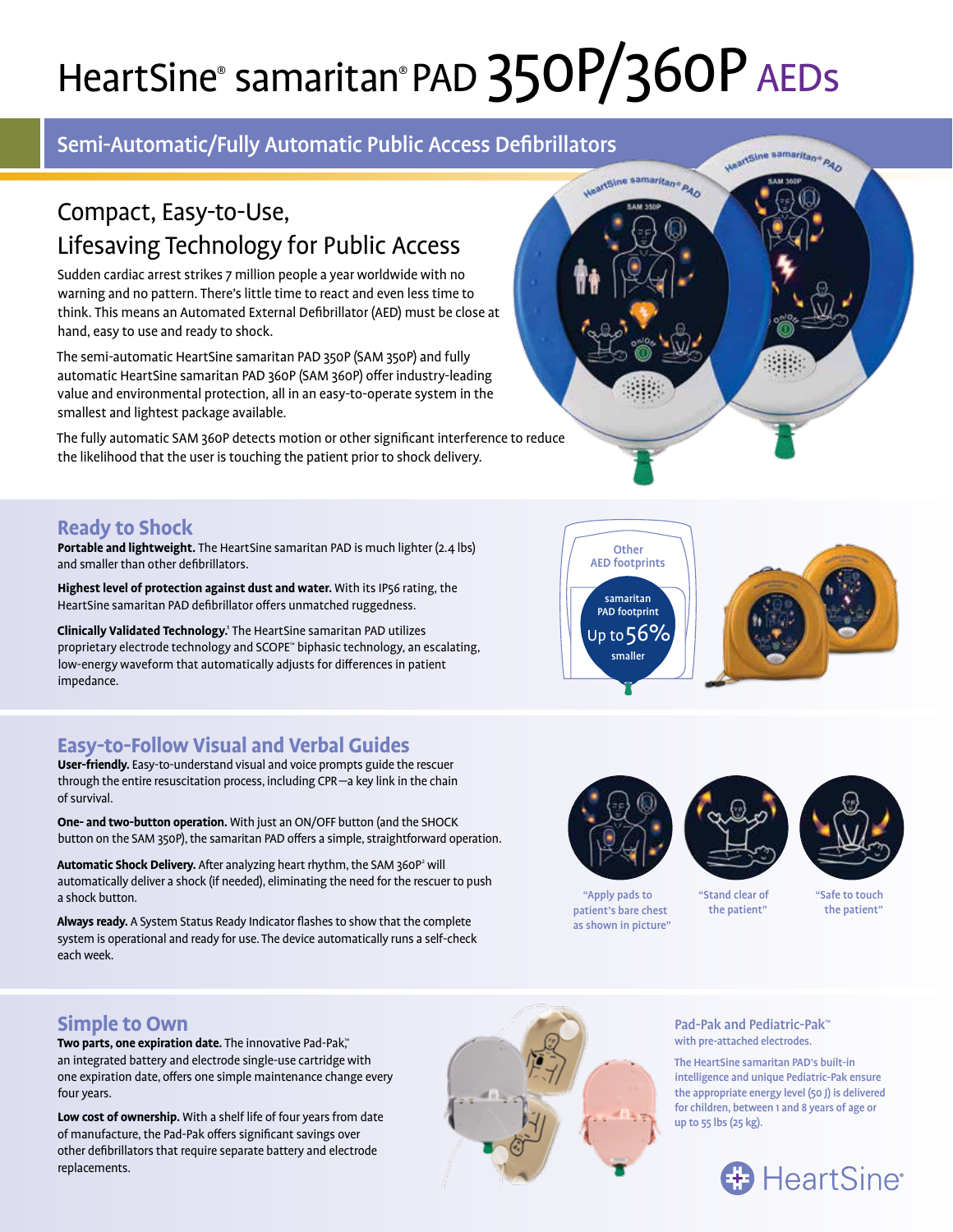## **Technical Overview**

| <b>Physical</b>                       | <b>With Pad-Pak Inserted</b>                                                                                                                                                                                                     |
|---------------------------------------|----------------------------------------------------------------------------------------------------------------------------------------------------------------------------------------------------------------------------------|
| Size:                                 | 8.0 in x 7.25 in x 1.9 in (20 cm x 18.4 cm x 4.8 cm)                                                                                                                                                                             |
| Weight:                               | 2.4 lbs (1.1 kg)                                                                                                                                                                                                                 |
| <b>Defibrillator</b>                  |                                                                                                                                                                                                                                  |
| <b>Waveform:</b>                      | Self-Compensating Output Pulse Envelope (SCOPE) optimized biphasic escalating<br>waveform compensates energy, slope and duration for patient impedance                                                                           |
| <b>Warranty:</b>                      | 8-year limited warranty                                                                                                                                                                                                          |
| <b>Patient Analysis System</b>        |                                                                                                                                                                                                                                  |
| Method:                               | Evaluates patient's ECG, signal quality, electrode contact integrity and patient<br>impedance to determine if defibrillation is required                                                                                         |
| Sensitivity/Specificity:              | Meets IEC/EN 60601-2-4                                                                                                                                                                                                           |
| <b>Impedance Range:</b>               | 20 - 230 ohms                                                                                                                                                                                                                    |
| <b>Environmental</b>                  |                                                                                                                                                                                                                                  |
| <b>Operating/Standby Temperature:</b> | 32°F to 122°F (0°C to 50°C)                                                                                                                                                                                                      |
| <b>Transportation Temperature:</b>    | 14°F to 122°F (-10°C to 50°C) for up to two days. If the device has been stored below<br>32°F (0°C), it should be returned to an ambient temperature of between 32°F to 122°F<br>(0°C to 50°C) for at least 24 hours before use. |
| <b>Relative Humidity:</b>             | 5% to 95% (non-condensing)                                                                                                                                                                                                       |
| <b>Enclosure:</b>                     | IEC/EN 60529 IP56                                                                                                                                                                                                                |
| Altitude:                             | 0 to 15,000 feet (0 to 4,575 meters)                                                                                                                                                                                             |
| Shock:                                | MIL STD 810F Method 516.5, Procedure 1 (40 G's)                                                                                                                                                                                  |
| <b>Vibration:</b>                     | MIL STD 810F Method 514.5+, Procedure 1<br>Category 4 Truck Transportation - US Highways<br>Category 7 Aircraft - Jet 737 & General Aviation                                                                                     |
| EMC:                                  | IEC/EN 60601-1-2                                                                                                                                                                                                                 |
| <b>Radiated Emissions:</b>            | <b>IEC/EN 55011</b>                                                                                                                                                                                                              |
| <b>Electrostatic Discharge:</b>       | IEC/EN 61000-4-2 (8 kV)                                                                                                                                                                                                          |
| <b>RF Immunity:</b>                   | IEC/EN 61000-4-3 80 MHZ-2.5 GHZ, (10 V/m)                                                                                                                                                                                        |
| <b>Magnetic Field Immunity:</b>       | IEC/EN 61000-4-8 (3 A/m)                                                                                                                                                                                                         |
| Aircraft:                             | RTCA/DO-160G, Section 21 (Category M)<br>RTCA/DO-227 (TSO/ETSO-C142a)                                                                                                                                                            |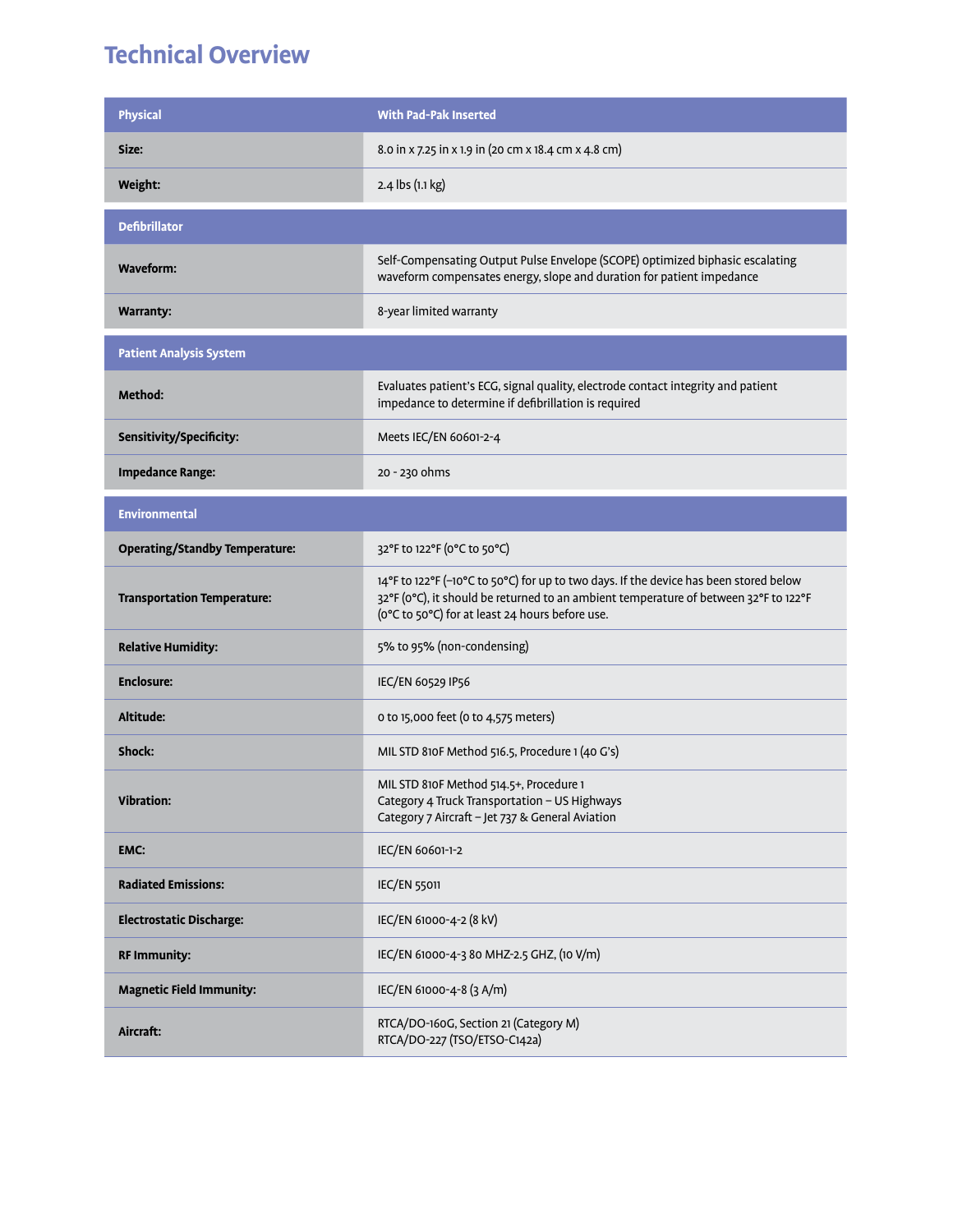## SAM 350P/360P

| <b>Energy Selection</b>                                                                                                                                           |                                                                                                                             |
|-------------------------------------------------------------------------------------------------------------------------------------------------------------------|-----------------------------------------------------------------------------------------------------------------------------|
| Pad-Pak:                                                                                                                                                          | Shock 1: 150J; Shock 2: 150J;<br>Shock 3: 200J                                                                              |
| <b>Pediatric-Pak:</b>                                                                                                                                             | Shock 1: 50J;<br>Shock 2: 50J;<br>Shock 3: 50J                                                                              |
| <b>Charging Time</b>                                                                                                                                              |                                                                                                                             |
| <b>New Battery:</b>                                                                                                                                               | Typically 150J in < 8 seconds, 200J in < 12 seconds                                                                         |
| <b>Event Recording</b>                                                                                                                                            |                                                                                                                             |
| Type:                                                                                                                                                             | Internal Memory                                                                                                             |
| Memory:                                                                                                                                                           | 90 minutes of ECG (full disclosure) and event/incident recording                                                            |
| <b>Review:</b>                                                                                                                                                    | Custom USB data cable (optional) directly connected to PC with Saver EVO <sup>®</sup><br>Windows-based data review software |
| <b>Materials Used</b>                                                                                                                                             |                                                                                                                             |
| Housing:                                                                                                                                                          | ABS, Santoprene                                                                                                             |
| <b>Electrodes:</b>                                                                                                                                                | Hydrogel, Silver, Aluminum and Polyester                                                                                    |
| Pad-Pak - Electrode and Battery Cartridge<br>Adult Pad-Pak (Pad-Pak-01) and Pediatric Pad-Pak (Pad-Pak-02)<br>*TSO/ETSO-certified aviation Pad-Pak also available |                                                                                                                             |
|                                                                                                                                                                   |                                                                                                                             |
| <b>Shelf Life/Standby Life:</b>                                                                                                                                   | See the expiration date on the Pad-Pak/Pediatric-Pak (4 years from manufacture date)                                        |
| Weight:                                                                                                                                                           | 0.44 lbs (0.2 kg)                                                                                                           |
| Size:                                                                                                                                                             | 3.93 in x 5.24 in x .94 in (10 cm x 13.3 cm x 2.4 cm)                                                                       |
| <b>Battery Type:</b>                                                                                                                                              | Disposable single-use combined battery and defibrillation electrode cartridge (lithium<br>manganese dioxide (LiMnO2) 18V)   |
| <b>Battery Capacity (New):</b>                                                                                                                                    | > 60 shocks at 200J or 6 hours of continuous monitoring                                                                     |
| <b>Electrodes:</b>                                                                                                                                                | HeartSine samaritan disposable defibrillation pads are supplied as standard with each<br>device                             |
| <b>Electrode Placement:</b>                                                                                                                                       | Anterior-lateral (Adult);<br>Anterior-posterior or Anterior-lateral (Pediatric)                                             |
| <b>Electrode Active Area:</b>                                                                                                                                     | 15 in <sup>2</sup> (100 cm <sup>2</sup> )                                                                                   |
| <b>Electrode Cable Length:</b>                                                                                                                                    | 3.3 feet (1 meter)                                                                                                          |

Brief summary of indications and important safety information on back.